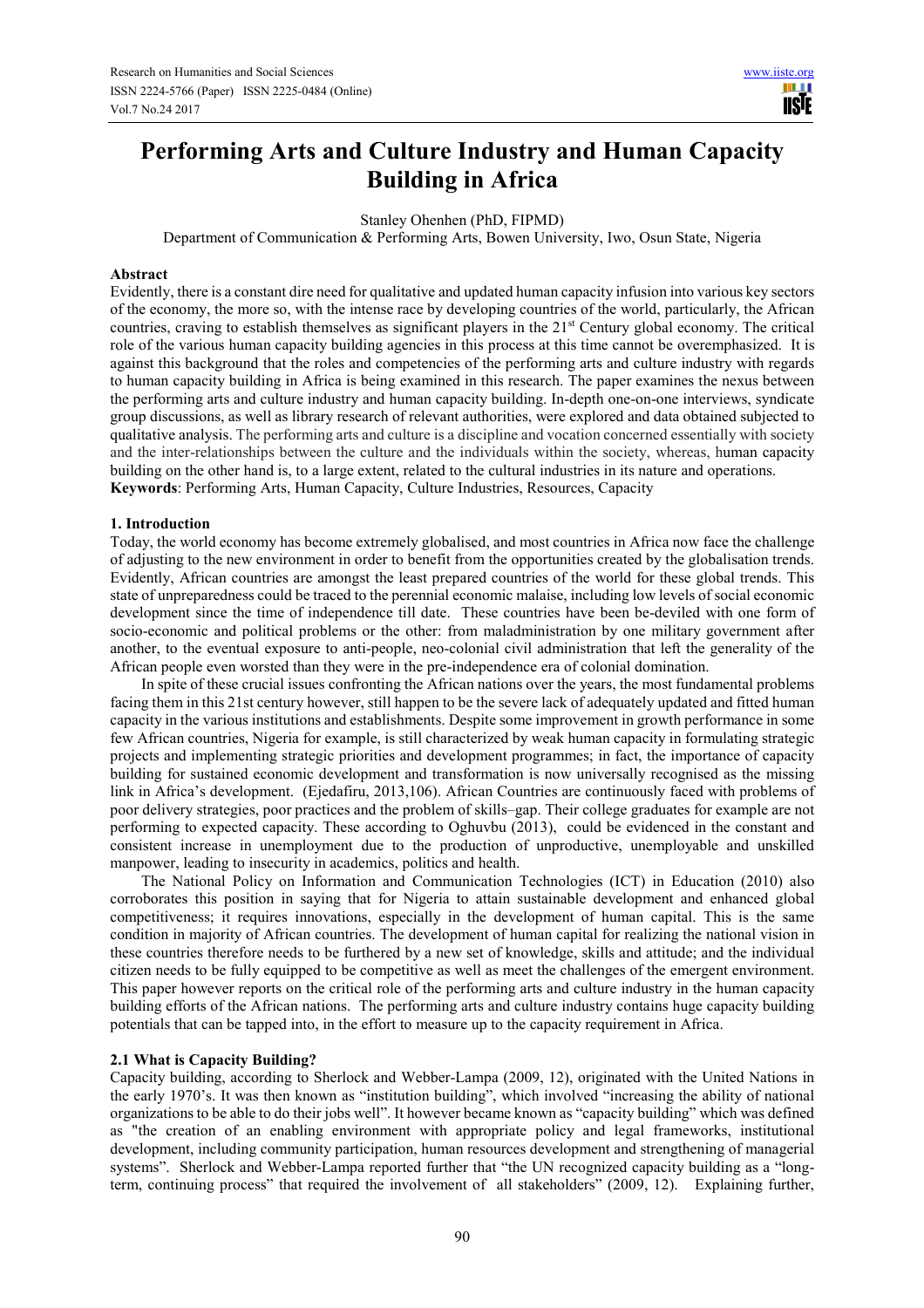Sherlock and Webber-Lampa cited Ginsler as describing capacity as "the ability to perform or produce, often used in reference to the potential as ability of a person, group of persons, institution, or even a facility or equipment, to perform a task", and that "capacity is multidimensional". (2009, 14).

An organisation's, or individual's overall capacity to fulfill its mission and goals depends on a variety of specific capacities or competencies. In other words, different organisations or institutions can fulfill similar missions by drawing on the different capacities of the people that make up that organisation or society, as it were. For example, two performing arts organisations may be required to provide a repertory of theatre productions. While one relies on its ability to attract corporate sponsorships and funding to hire technical staff to provide services, the other may draw on its capacity and expertise to translate the scripts into stage-worthy productions.

## **2.2 Capacity Building and Time Elements:**

The most effective capacity building process takes place over time. It could be in form of mentorship, coaching, on the job training, intensive long-term trainings and apprenticeships. This could sometimes last for months, preparing people to build their organisations by adding values. These efforts however, help to strengthen a particular skill, such as fund-raising, human resource management, consulting, man-power development, people management, team building, marketing and sales etc. It also helps new and existing staff, cast and crew, to better understand a subject that is critical to their leadership, relationship management, decision-making and problem solving. And sometimes it can help to solve a specific problem that is getting in the way of the individual employee, or the organisation's overall mission. (Sherlock and Webber-Lampa, 2009, 15).

#### **3.0 The Role of the Performing Arts and Culture Industry in Human Capacity Building**

The Performing Arts and Culture Industry is essentially a people-based, people-oriented and people-driven interconnected institution. It is an industry that functions based purely on people synergy. It is an organisationbased discipline and vocation. An organisation is a living body within which everything that happens within it affects everything else. The performing arts and culture discipline tend to adopt that holistic perspective in looking at all of the interconnections that make up the whole. Any attempt to understand or change an organisation (or a theatre production), has a far greater chance of succeeding if it involved people from many levels: staff, crew, cast, and board members. For example in a single performing arts production, each contributor cultivates a holistic perspective in the way they consider their roles in relation and in connection with that of other contributors within the production This is the synergy syndrome that exists in the performing arts. The various contributors in a single theatrical production at any time, may include actors, technicians, artistic directors, scriptwriters, costumiers and make-up artists, electricians, stage managers and of course the theatre managers. None of these contributors may be able to work independently of his or her understanding of, as well as in deliberate collaboration with the functionality and expertise of the others.

This is a rather rigorous process that however produces and matures a typical performing arts and culture practitioner in the course of rehearsals, training, or preparation for various capacity performance assignments both within and outside of the performing arts career. To that extent, a typical performing arts and culture graduate from any Theatre, or Performing Arts department of any University or college, would have been adequately equipped with various competencies and capacities such as team building and team working, people management, relationship management, customer relationship management, people and resource administration, fashion designing, masters of ceremony, leadership, public speaking, broadcasting, journalising, copywriting for advertising and marketing agencies, marketing and selling – both real time and on the world wide web, mind molders such as life-coaching, teaching and lecturing, entertainment, modeling, choreography and music producing, film television producing, comedy shows, script writing, sub-editing, hospitalities, theatres and in fact other facilities management, events management, dance therapy, beauty parlour management, and entrepreneurship.

Almost every performing arts and culture college graduate would have been well groomed in stage presence, people and team membership management, management of stage fright, audience control, ability to speak convincingly, confidently, clearly and succinctly, speech and voice articulation and script writing for various purposes. These few but critical skills and aptitude equip, as well as prepare the candidate ab initio, with the required basic capacities and competencies to function effectively in quite a vast area of vocations and careers in any economy in the world. To that extent, the performing arts industry contributes immensely to the human capacity building process for the society. Secondly, the performing arts and culture institution has a lot of latent and untapped human capacity building capabilities that require exploring. Investment of critical and adequate attention to the production of competent performing arts and culture graduates by African societies and indeed, African Universities and colleges therefore becomes a required inevitable effort if the continent is to cover reasonable mileage in the human capacity building project for their competitive economic advancement.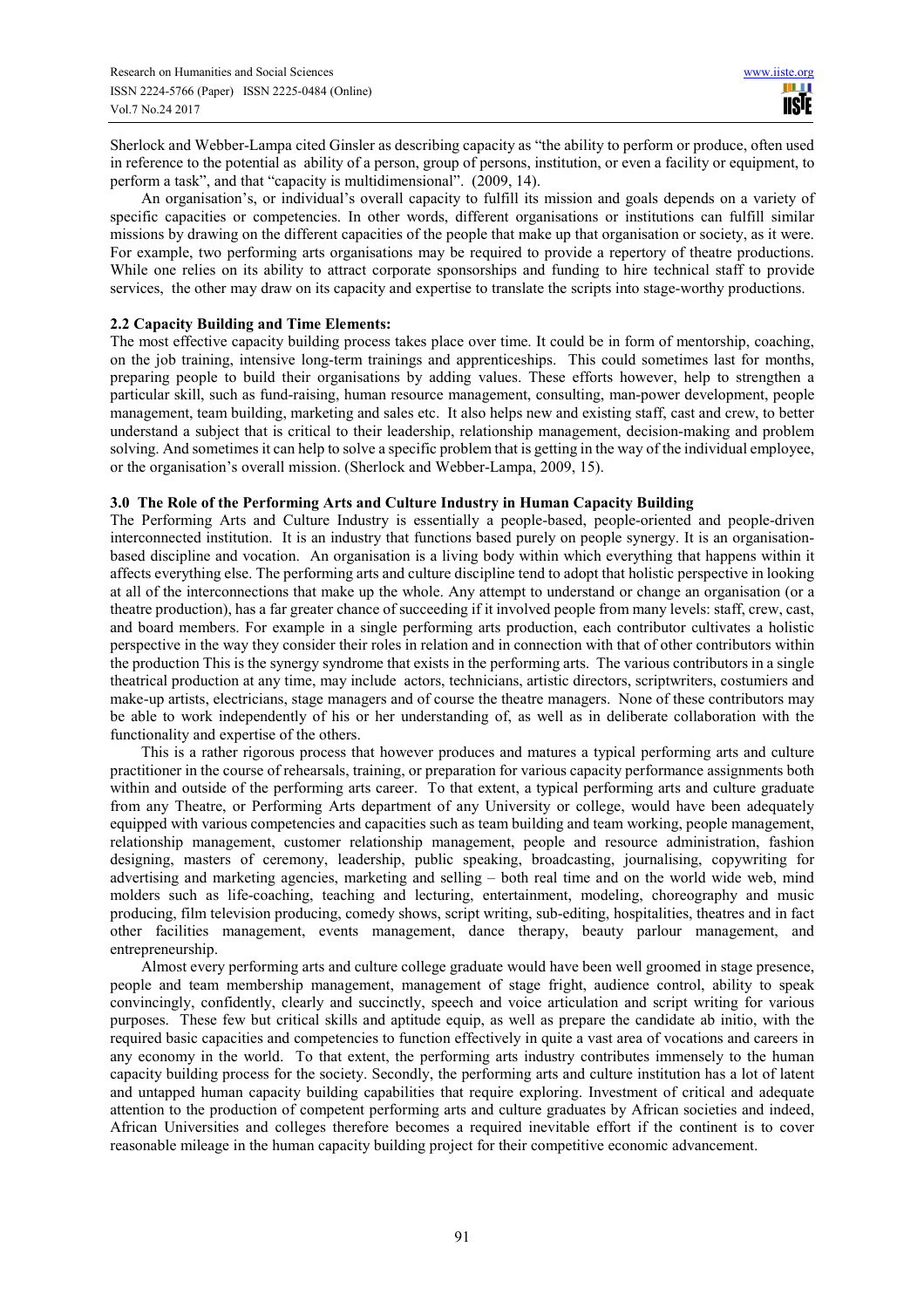# **4.0 Capacity Building Features in the Performing Arts and Culture Institution 4.1 Team and Peer Learning**

Peer learning essentially occurs whenever two colleagues engage one another in an exchange, often informally, while team learning is usually designed specifically for people who either work through, or with teams. These are equally quintessential pre-requisite for effective capacity building. These learning processes enable more people gain sufficient knowledge, skills and attitudes, to contribute meaningfully to improving the organisation in which they eventually engage in. Of course, the performing arts and culture education, career and vocation naturally exposes its people to these tools and skills set. The manifestation of any theatre production from the choice of the play script and the cast and crew members, through the series of rehearsals to the final performance before an audience is usually a product of a series of team and peer learning.

## **4.2 Versatility and Accommodation of Different Learning Styles:**

People naturally have different styles of learning. Some learn by doing, others learn by experimenting, while a whole lot of others learn by observation. According to Ginsler, cited in Sherlock and Webber-Lampa (2009), a lot of people need to talk - communicate. Others prefer to think things over. Some are more visual while others are more verbal. Sometimes these differences reflect culture, class, or organisational culture. For instance, the welleducated individuals in a group tend to dominate conversation, while the less-educated tend not to speak up. Whatever the sources of these differences, an effective capacity building process capable of taking them all into account is again provided on the performing arts and culture platform.

# **4.3 History and Culture of the People:**

To provide effective capacity-building, due advantage must be taken of the history and culture of the people and society as well as of the organisations for which the capacities are being built. The corporate vision, mission and organisational values and culture, and of course, of the environment that hosts the entire process are enmeshed in the history and culture of the people. The components of the performing arts and culture again provides a platform that is in itself equipped with the values of the history and culture of the people, that makes it an eligible contributor to the African human capacity building project. It furnishes its candidates with the ability to adapt to work, people and publics of divergent cultural and historical backgrounds. Performing artists are equipped with the use of different figures of speech depending on either background of the urban or rural communities in which they are working, or that of the play that they are producing. This, according to Ginsler, again as cited in Sherlock and Webber-Lampa (2009), is especially crucial in addressing social change, and community or work related issues, especially with multi-cultural constituencies. So, listening, communicating, improvisation, diplomacy and understanding a society, or an organisation's context, which are all inevitable factors for efficient and effective human capacity-building are, a priori, natural by-products of the performing arts and culture discipline and vocation

# **5.0 Trends in Capacity Building in the Performing Arts and Culture Industry**

Indeed, there is a very intimate cybernetic relationship between the performing arts and culture industry and human capacity building. This is in terms of the arts' contributions in the actual human capacity molding processes by virtue of its curriculum and professional content. This is also in terms of the provision of a broad entrepreneurship and employability platform for the gainful engagement (either which way) of the said intellectually and professionally developed human capacities. And this has been shown over the years in diverse ways the world over.

Citing the Hope Azeda's Ubumuntu Arts Festival project in Rwanda as a first case in point, one finds the performing arts indeed a veritable human capacity building tool that is worthy of reference in this study. According to Azeda – the progenitor of the Ubumuntu festival project, (The New Times, 2015) "the festival is an exercise in human introspection –a chance for Rwandans in particular and the world at large "to re-question our humanity, to bridge the gap between being a human being, and being human because the two are totally different". Using "the September 11, 2001 terror attacks in the US that claimed over 3,000 lives; the 2007 post-election violence in Kenya, in which 1,500 people were killed and another 250,000 displaced from their homes; and the on-going civil wars and lawless insurgencies in Syria and Nigeria as background case studies", Azeda posits, according to The New Times report, that "the Ubumuntu Arts Festival comes in as a neutraliser to the myth that art is nothing more than entertainment; aiming to provide an avenue where people from different walks of life can come together and speak to each other in the language of art, and to act as a bridge over nations, and also provide an avenue where people from different countries can come together to learn from each other and be empowered to spearhead the healing process in their countries."

The festival, consisting of performances, workshops and forums, attracting a large number of participants and volunteers from different parts of the world, featured individual artists, artist groups, and journalists of diverse nationalities - the USA, Ethiopia, Kenya, Tanzania, Uganda, Serbia, Canada, Lebanon, Egypt, the DRC, Burundi,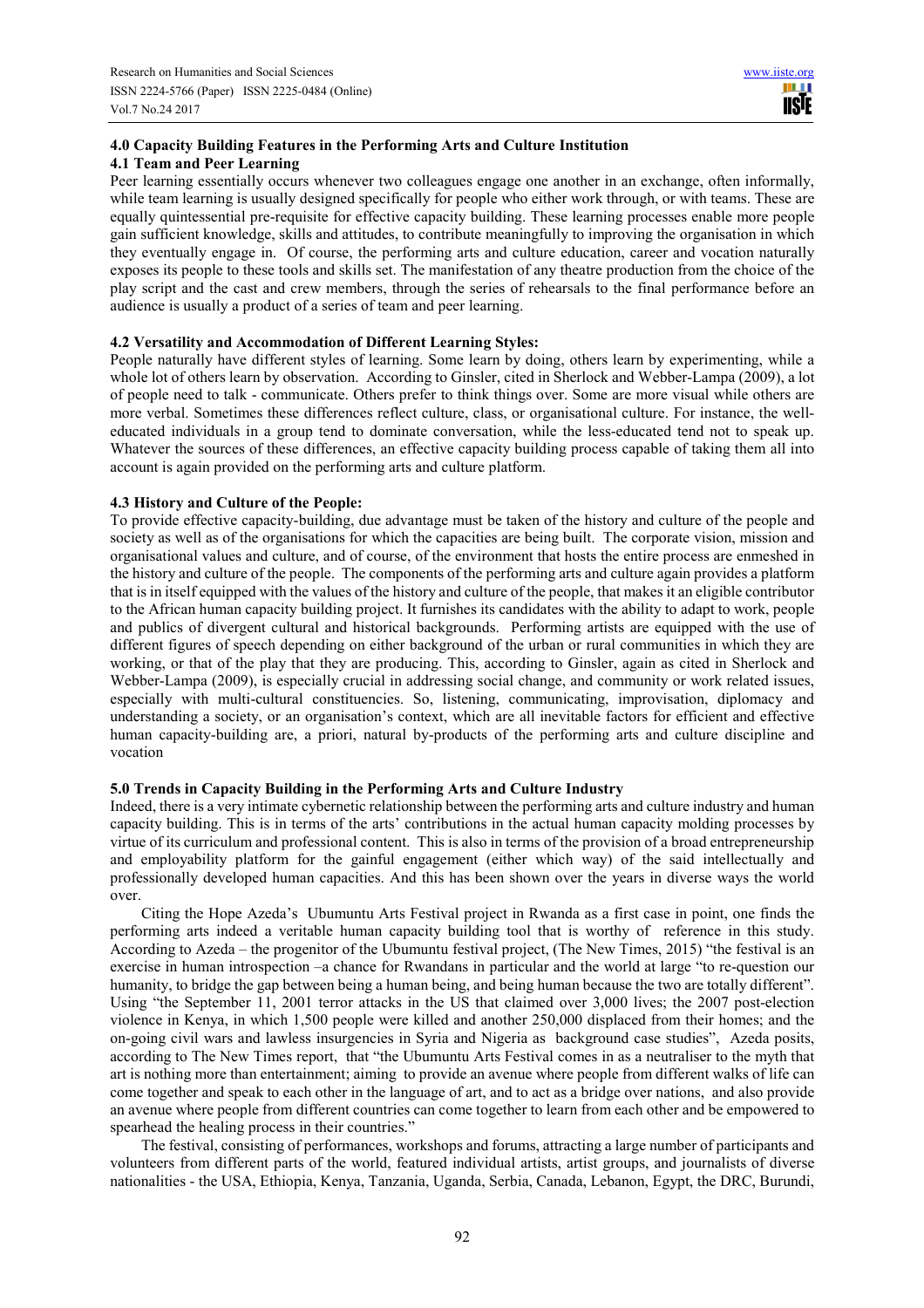Zimbabwe, and Sri Lanka. Hope Azeda further posits, that "though the participants at the festival came from different walks of life, they face the same social problems and that the festival provides "a forum for them to bring these issues to the table and come up with solutions through the arts…and to foster dialogue and peace building, promoting peace building and healing from violence, as well as providing space for public introspection and for the artists to network, grow, and share, further driving home a point to society that "the arts can be taken seriously as a career and not just as mere entertainment". Goes without saying that 'the arts can actually be taken seriously as a veritable human capacity building agency beyond just sheer entertainment.

According to a report - *Valuing Culture: Measuring and Understanding Canada's Creative Economy*  (Conference Board, 2008), released by the Conference Board of Canada on its hosting of the " International Forum on the Creative Economy," in 2008, the Conference recognised "the culture sector as the foundation of the creative economy". According to the Conference Board estimates, "the economic footprint of the culture sector in Canada is valued at about \$84.6 billion in 2007, or 7.4 per cent of total real GDP; and that "countries around the world, as well as cities and regions, recognize the pervasive role that a dynamic culture sector plays in the overall economy –generating employment and wealth directly within the arts and culture industries, but also attracting people and spurring creativity and innovation across all sectors of the economy." (Conference Board, 2008).

The arts and culture is no doubt, a vehicle for economic development, for growth and for jobs in the Least Developed Countries (LDCs). According to a UNESCO report (2010), "the arts and culture industries generate \$1.3 trillion in jobs and income annually, and account for 7% of global GDP. The report cites the Malian example in which "the culture sector accounted for 5.8% of employment in 2004 and 2.38% of Mali's GDP in 2006, including the informal component (accounting for 57% of the national economy)". It is a given therefore, that culture is clearly, in its many manifestations, a powerful engine for economic growth through capacity building and contributions, generating considerable income and employment, while at the same time serving as a strategic outlet for innovation, creativity, production and dissemination. This view is further strengthened by the recognition of the achievement of arts and culture by the Millennium Development Goals (MDGs) as captured in the Outcome Document of the MDG Review Summit, adopted by the UN General Assembly (UNGA) in October 2010 in UN resolution A/RES/65/1. (UNESCO, 2010).

UNESCO goes to a large extent in taking advantage of the valuable capacity building potentials in the performing arts and culture industry by actually supporting, as well as promoting the mobility of artists and artistes, and cultural practitioners as well as their cultural goods and services. For example, in an effort to create partnerships between the private, public, and civil society to strengthen local creative and cultural industries for development in the Global South, UNESCO launched a Global Alliance for Cultural Diversity in 2002. Projects have ranged from broadening the access for African music, to regional and international markets such as the World Music Festival, (WOMEX) to a programme in Côte d'Ivoire to set up a creative enterprises incubator, to a West Africa incubators hub. These programmes address all dimensions of culture, and foster social inclusion and poverty reduction through the promotion and enhancement of cultural resources. They focus on local and national ownership through capacity-building. This is achieved by encouraging the inclusion of minorities and disadvantaged groups in social, political and cultural life, and by harnessing the tremendous potential of the cultural sectors for job creation, economic growth and poverty reduction. (UNESCO, 2010).

For Wakely, (DPUNEWS, 2015), "capacity building is the business of equipping all actors to perform effectively both in doing their own thing in their own field and level of operation, and in working in collaboration or partnership with others operating in other fields and at other levels". This is an essential component of both empowerment and enabling which again are ingredients inherent in both human capacity building as well as the performing arts and culture industries. Wakely further posits that 'enabling' (which is actually a register for 'capacity building'), is about ensuring that those who are empowered have the information, technology, skills and support to exercise their new authority (power) responsibly, and that it is about roles: who should do what and in partnership with whom". Therefore it is about relationships and interfacing between the different fields and the different levels of responsibility which again are typical ingredients of the cybernetic relationship between the performing arts and culture industry and human capacity building on one hand, and the relationship that exists between all the stakeholders in the capacity building processes.

Jennifer Edwards, a contributor to the Huffington Post, presents her impression of the potentials and capacity of the performing arts and culture to impact on the practitioners, humanity and the working community at large this way: "I have the opportunity to chat with many dance-focused folks–artists, administrators, presenters, and critics from around the world. The life of the artist is now focused on work–long, hard days of polymathic, multiple-facing, highly entrepreneurial hustling". (Huffington Post, 2012).

That the performing arts and culture industry has a natural connectivity and a dynamic involvement in human capacity building is self-evident. Whether in the learning process, or practicing stage, the artist is involved in capacity building of himself, his audience and his business community at large, for employability and employmentabilities. Quoting a respondent from an interview she had with a collaborating set of arts directors and executives, Jennifer Edwards reports that "we heard repeatedly about what keeps organisations from succeeding: fear of failure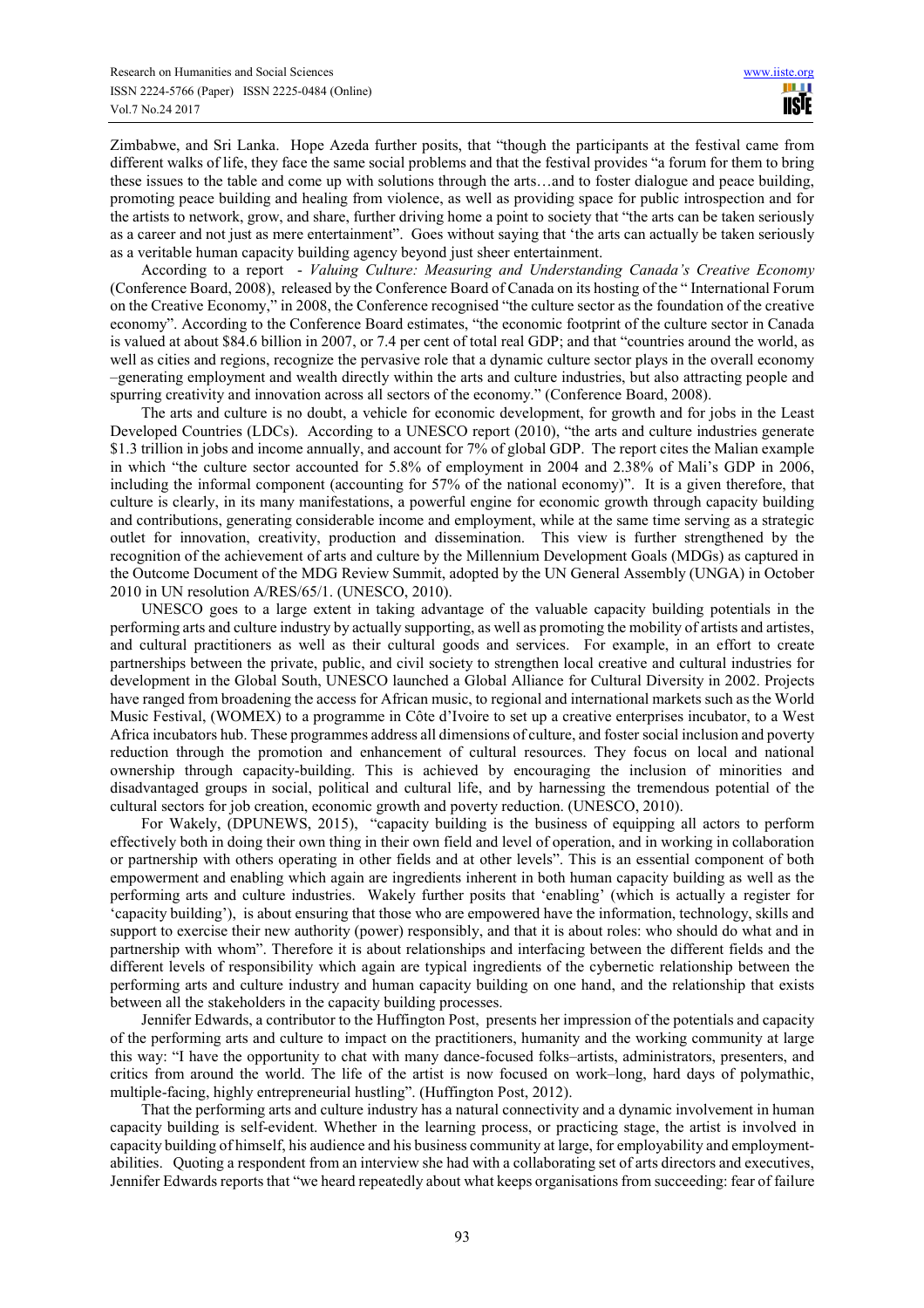and the unknown, lack of discipline or will to change, unclear priorities, ignoring facts that challenge a preferred view of the world, and inadequate cooperation with others internally and externally" (Edward, 2012). These behaviors and attitudes are the inverse of the qualities that are targeted at in building artistes and artists for their roles in the performing arts. This precisely, is the way collaboration, teammanship, people management, mentoring, coaching and capacity impartation work in the performing arts and culture industry. This again is not so much about the individuals but more about the integrating and synergetic nature of the arts itself. To that extent, the nexus between the arts and culture industry and the human capacity building processes is well knitted in an inseparable, near-indistinguishable symbiotic relationship.

#### **6.0 Recommendations**

#### **6.1 Universities' Role in the Human Capacity Building through the Performing Arts and Culture**

Increasingly, there is pressure on the creative and performing arts schools in higher education institutions to further develop curriculum that addresses the employability and entrepreneurship potentials of graduates. This is in consonance with Pollard and Wilson (2014), in positing that "creative and performing arts schools are increasingly facing the challenge of developing curricula to address an employability agenda in higher education." Such curriculum must be seen to be contributing immensely to the further development of the competencies of the performing arts in its human capacity building potentialities. Also, the curriculum must better equip graduates for the particular types of employment commonly experienced by creative and performing arts graduates as well as for employability and/or entrepreneurship outside of their immediate learnings of the arts. Etta, cited in Ejedafiru (2013), posits that "University education must become more consciously informed by the orientations, virtues and intellectual dispositions nurtured at the foundation education levels". This of course, invariably impacts on the employability potentials of the graduands getting out of school.

The curriculum of the performing arts, dramatic arts, or theatre arts or even creative arts departments, as they are so named across various Universities in African countries, must, regardless of their peculiar nomenclature, become more robust and dynamic in the way they capture the moods of the times. This curriculum should prepare students for life after school, and help them to very easily determine what work or vocation to settle for, and where to work when they leave school. This will go a long way in easing off the usual state of terrorizing apprehension which most African University undergraduates, especially from the performing arts or creative arts departments, are subjected to, more so, due to the pervading unemployment and underemployment situation across the continent.

## **6.2 Government Roles through the National Policy on Education**

The National Policy on Education across African Countries should more than at any time else begin to channel their policy thrust towards the development of a more robust and hands-on entrepreneurship and employability skills proned to creative arts and culture curriculum. This will further enhance, as well as give expression to the already innate human capacity building potentials in the creative arts and culture discipline. According to Etta in Ejedafiru (2013), "every generation needs educational revolution different from what existed in the past, to meet the needs of the present, and the challenges of the future". This however is in sync with the goals of tertiary education as posited by the National Policy on Education in Nigeria (FRN, 2004). This of course, includes the development of "the intellectual capacity of individuals to understand and appreciate their local and external environment, as well as making it possible for recipients to acquire both physical and intellectual skills which will enable them to be self-reliant and useful members of the society". (Ejedafiru, 2013). The crux of this recommendation however is, besides an appeal for an emphasis on implementation of the corresponding policies already in place in this direction, these educational policies should become more particularly favourable and accommodating to the human capacity building values inherent in the performing arts and culture.

## **6.3 Not-for-Profit Arts and Culture Infrastructure to be Enhanced and Strengthened**

Nonprofit performing arts and culture organisations should be strengthened by public and private sector support initiatives to be able to better provide educational and outreach services that help to cultivate further demands for arts experiences, consequently, they can benefit the arts industries in general. The Musical Society of Nigeria (MUSON) is a case in point. The MUSON for example, runs an effective and elaborate School of Music that graduates students in diploma certification. The institute also organizes an international annual festival of arts and culture which showcases all aspects of the arts from still-art exhibition to talent hunting, drama, music, dance and poetry. Furthermore, the MUSON serves as an international event Centre which play host to various artistic programmes and events at a reasonably discounted support-fee for young artistes and artists, as well as smaller performing arts and culture establishments. (Ohenhen, 2013). Some nonprofits arts Centres like the MUSON actually serve as incubators, providing essential design, communications, training, education or planning services to artist entrepreneurs and even commercial creative businesses. Others are the direct producers of artistic goods and experiences without which no creative economy can thrive. Still, others serve as the "anchor" attractions in a community whose audiences provide essential business for nearby retail, restaurant and hospitality concerns.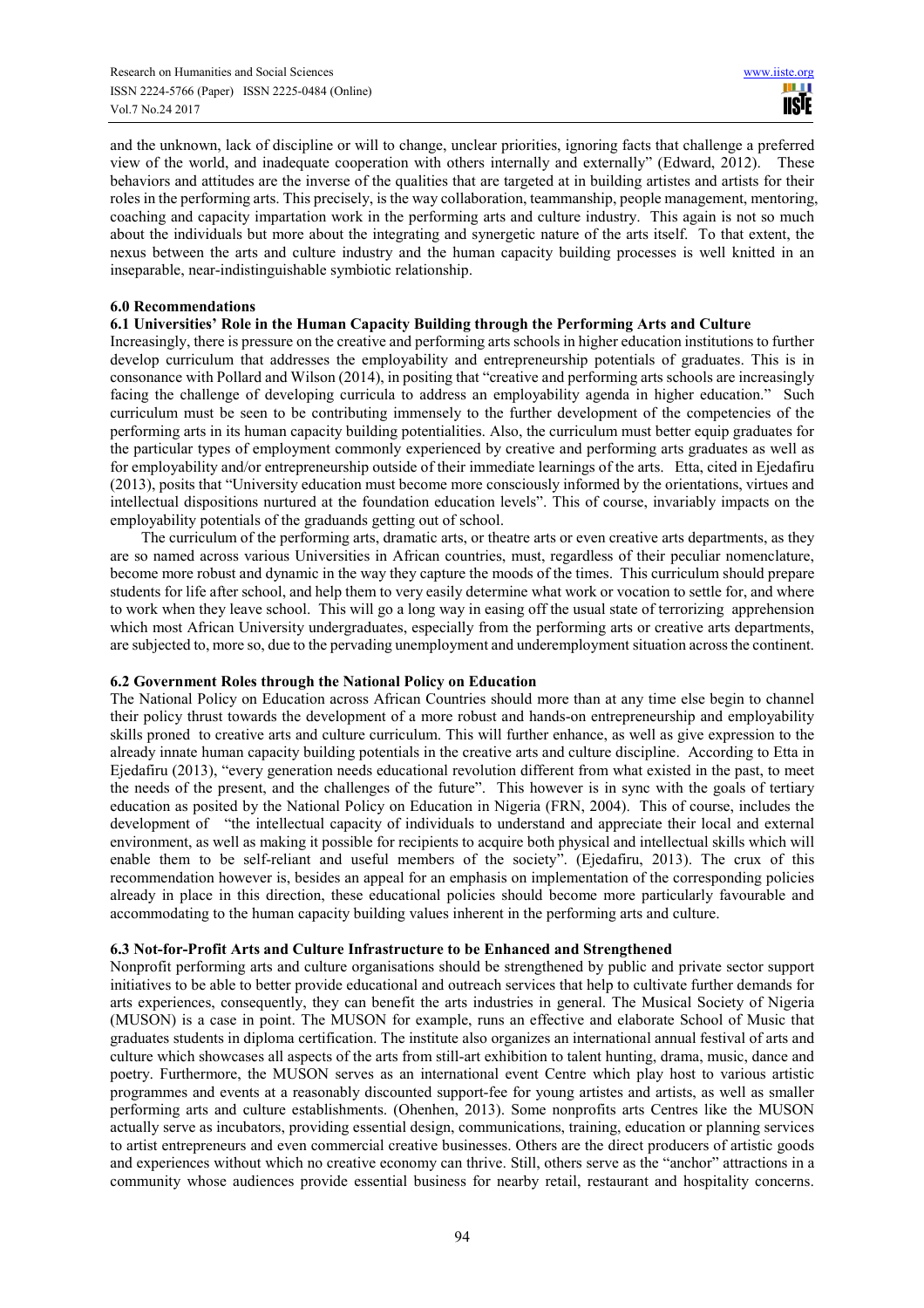Because of these complex relationship, federal, states and regional governments' efforts to foster economic growth in the arts must include the nonprofit as well as the for-profit sectors, ensuring that nonprofits in the state have the capacity to be productive economic contributors and connectors. Interestingly, the MUSON enjoys tremendous supports from the Lagos State Government as well as the Federal Government of Nigeria through tax and import duty waivers. (Awodiya, 2006). This kind of support is a great morale booster to the organisation and helps to encourage them to also reciprocate such gestures through some social responsibility give-back-to-society efforts. This can be extended to other smaller non-profit art organisations.

## **6.4 Nonprofit Capacity-Building Initiatives**

In the developed countries like the United States of America, some states have launched capacity-building initiatives that aim to strengthen the state's nonprofit arts infrastructure. A case in point is Oregon's recent Culture, Heritage, Art, Movies, and Preservation Initiative, (CHAMP), a state reinvestment package designed to revitalize cultural organisations whose missions keep culture thriving and also help to advance the state's creative arts and culture economy. The package includes funding for the Creative Oregon Initiative, which aims to strengthen nonprofit capacity to support artists, grow audiences, and add jobs and revenue to local economies. In addition, the initiative includes funding to support the Oregon Cultural Trust, the Oregon Historical Society, public broadcasting, rural communications infrastructure development, and the marketing of Oregon as a film site to major Hollywood studios. (Ginsler et al., 2005). This is an initiative that African Countries' Councils for Arts and Culture could take a cue from. It will go a long way in further boosting the human capacity building potentials of the creative arts and culture discipline and vocation.

## **6.5 Using Arts and Culture to Stimulate State Economic Development**

Again borrowing a leaf from the United States of America, states and regional governments in African countries can set up arts commission's Arts Industry Programme like the **Mississippi** Arts Commission's Arts Industry Program, which provides grants to nonprofit arts and cultural organisations such as museums, orchestras, theatres, dance companies, and opera companies not only to improve their internal financial and operational systems but also to enhance their role in human capacity building ventures like arts education, cultural tourism and economic development. Grants awards are used to strengthen the planning practices of recipient organisations and to help them contribute to their communities' education, workforce, and economic development efforts. (Sherlock & Webber-Lampa, 2009). .

## **6.6 Government and Private Sector Support Initiatives for SMEs in the Arts and Culture.**

Government and Private sector initiatives in the African countries can begin to pay more than lip-service support and sponsorship attention to the thriving small medium scale business sector in the arts which are actually dynamic engine rooms to state economies, particularly in rural areas. States can support business development in the arts by utilizing existing state networks, tapping into state universities systems machineries, developing virtual networks, and supporting entrepreneurial collaborations. To foster the development of small businesses and microenterprises, most state governments and in fact the organised private sectors should establish networks of local, state, and federal programmes that are designed to assist art-based SMEs, and encourage entrepreneurship. These programmes would provide a helpful boost to the creative, as well as performing arts and culture industries actually dominated by self-employed individuals or small businesses with usually fewer than five employees. The central goal of this programme initiative would be to help young artistes and artist-entrepreneurs and small arts and culture enterprises become more economically viable as well as become more productive and contributory to the continent's human capacity building project.

## **7.0 Conclusion**

Though the importance of human and institutional capacity building for sustained human and economic development is now universally recognized, the record of achievement in African countries in this regards still leaves much more to be desired. The framework for effective development of human and institutional capacity building is either very low in most countries or actually completely lacking in a host of others. Ironically, African countries do host a tremendous presence of the creative and performing arts and culture occupation which incidentally are potential value-adding human capacity building midwives. So, given the ironically, low levels of capacity development and utilization in these African countries, the need for a targeted strategic approach towards harnessing the latent capacity building potentials in the creative and performing arts and culture industries cannot be overemphasized. It is a question of in-focusing, taking advantage of what is already available to produce what is needed for immense economy boosting. This, if holistically embraced by the correspondent agencies in the various African states, will go a long way in putting Africa on the front burner of the world economy in this 21<sup>st</sup> Century.

Effort therefore should be geared towards effective policy formulation, enhancement and implementation, as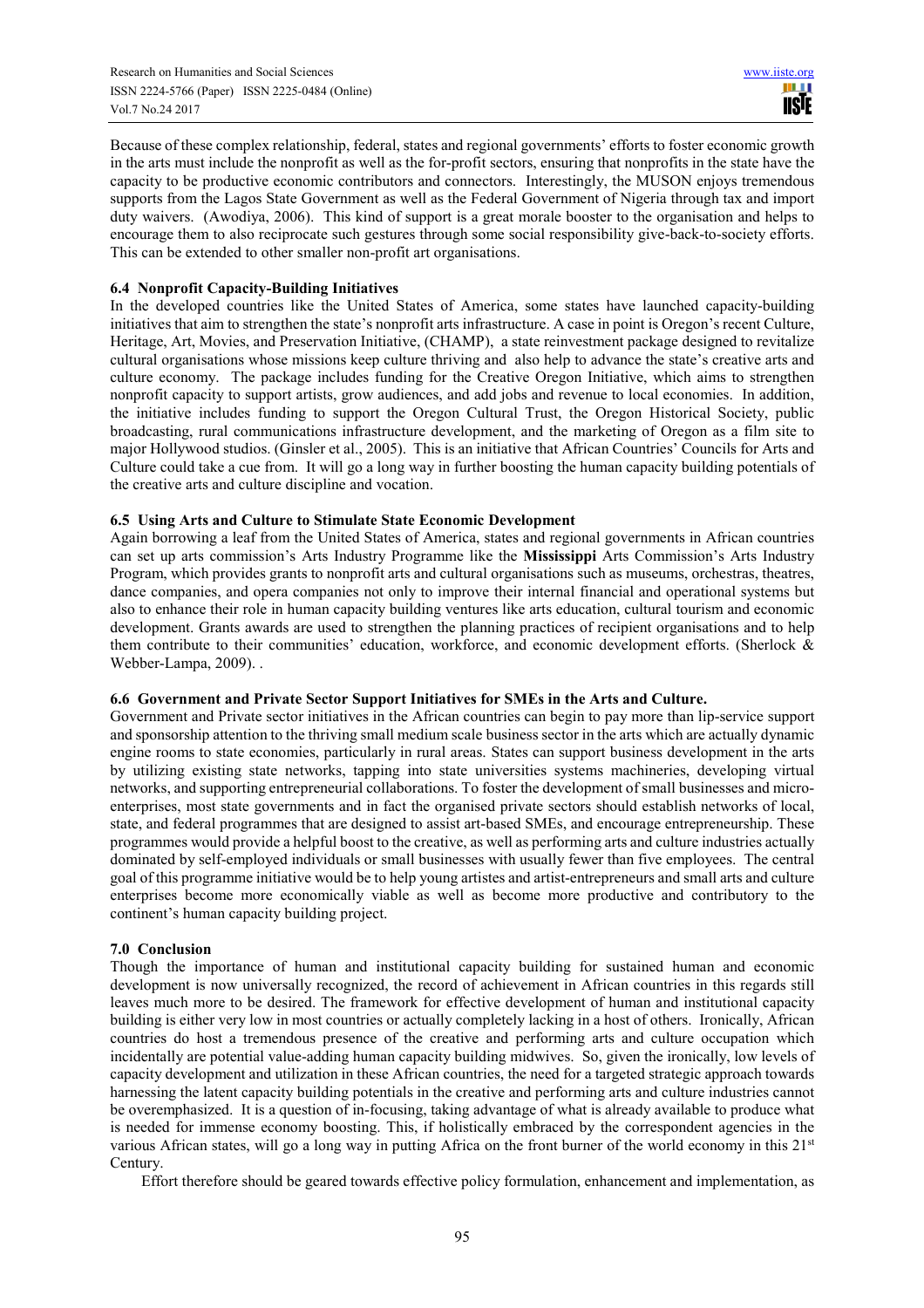well as concerted efforts in creating an enabling environment in the educational systems especially in the arts and culture disciplines of African Universities and colleges. Africa must realize that if its goal to attain sustained human and economic development for the entire societies in the 21<sup>st</sup> Century world economy must be achieved, it must take advantage of all available channels of human capacity building of which the performing arts and culture is key and a veritable competitive advantage for Africa as a continent. African countries must be in front burner of making, as well as implementing its own development choices.

#### **8.0 References**

Awodiya, Muyiwa, (2006*), Managing Arts Institutions in Nigeria*, Ibadan: Kraft Books Ltd.,

- Baumol, W. J., & Bowen W. C., (1966), *Performing Arts The Economic Dilemma*, New York: The Twentieth Century Fund
- Brown, Ralph, (2004), *Performing Arts Entrepreneurship*, U.K.: Palatine Publication
- Cultural Industries: (1982*), A Challenge for the Future of Culture*, UNESCO, France
- Edward, Jennifer, (2012), *Mash Up: Capacity Building in a Time of Continual Flux*, Edward & Skybetter
- Ejedafiru, E.F, (2013), *Human and Institutional Capacity Building: Missing Link to Research Development in Nigeria.* An International Journal of Arts and Humanities, AFRREV IJAH, vol 2, 4
- Etta, B. (2006). *21st Century Strategic Studies and Research on Effective Teaching Dynamics and Educational Revolution*. Bamenda: A National Builders International Publication.
- Fasuyi, T.A., (1973), *Cultural Policy in Nigeria*, Paris: UNESCO
- Federal Ministry of Education (2009). *Reading for the Nigeria education sector.* Abuja, Nigeria:
- Federal Republic of Nigeria (2004). National policy on education. Lagos: NERDC.
- Greyser, Stephen A., ed., (1973*), Cultural Policy and Arts Administration*, Harvard: Harvard University Press
- Hendrick, Van der Pol, *Key Role of Cultural and Creative Industries in the Economy*, UNESCO, Canada
- Irivwieri, Godwin O., (2009), *Arts, Employment and Society*, African Research Review Journal, Vol 3, (4)
- Kwanashie, M.; Aremu, J.A.; Okoi, K.; Oladukun, K., (2009), *Impact of Arts, Culture and Creative Industries on Africa's Economy*, Agoralumiere, South Africa
- Lutman, Sarah, (2014), *Capacity Building and Resilience,* Artslab, Midwest
- McCarthy, K. F.; Brooks, A.; Cowell, J.; Zakaras, L. (2001), *The Performing Arts in a New Era*, Santa Monica, RAND
- Morrison, P, (2011), *Re-thinking institutional capacity-building: Lessons from Australia,* 12th International Conference on Urban Drainage, Porto Alegre/Brazil, 11-16
- Nwagwu, W. (2005). *Maping the landscape of biomedical research in Nigeria since 1967*. Learned Publishing, 18, (3), 200-211.
- O' Connor, Justine, (2010), *The Cultural and Creative Industries, A Literature Review*, Creativity, Culture and Education, New Castle upon Tyne
- Oghuvbu, E. P. (2013). ―*Quality and security in Nigerian schools,* 2nd Annual Conference of the National Association for Educational Administration and Planning (NAEAP) Delta State Chapter. Theme: Investing in Education: Emerging Challenges. 21st -24th May.
- Ohenhen, Stanley, (2013), *"Management and Marketing Communications Strategies of the Musical Society of Nigeria, 1983 – 2007",* Thesis, Ibadan U
- Ohenhen, Stanley, (2014), "*The Survival Challenges of the Live Performing Arts in Nigeria"* Abeokuta*,* in The Journal of African Culture and International Understanding, No 7
- Pollard, V.; Wilson, E., (2014), *The Entrepreneurial Mindset in Creative and Performing Arts HigherEducation in Australia.* Australia*.* Entrepreneur, Vol. 3, 1
- Reeves, Michelle, (2002), *Measuring the Social and Economic Impact of the Arts*, The Arts Council of England, UK.,
- Rubenstein, Rosalyn, (2009), *Capacity Building as a Model for Arts, Heritage and Cultural Leadership*, 10<sup>th</sup> International Conference on Arts and Cultural Management. Dallas
- Satope, B.F., (2014), *Social Sciences and Human Capital Building,* Journal of Social Sciences and Public Policy, Vol 6, 2, 91 – 104
- Sherlock, Catherine & Webber-Lampa, Kristine, (2009), *Capacity Building: A Framework for Strengthening Stewardship in British Columbia,* British Columbia, The Stewardship Centre for British Columbia
- Thomasian, John, *Arts and the Economy: Using Arts and Culture to Stimulate State Economic Development*, NGA Centre for Best Practices, Washington
- UNESCO, (2010), Strengthening the Creative Industries in Zambia, Multi-Agency Pilot Project: ACP/EC/ILO/UNCTAD/UNESCO, New York
- UNESCO, (2011), *Building Human Capacities in LDC to Promote Poverty Eradication and Sustainable Development.* France.
- Wakely, P. (1997). *Capacity building for Better Cities.* DPUNEWS, Journal of the Development Planning Unit,